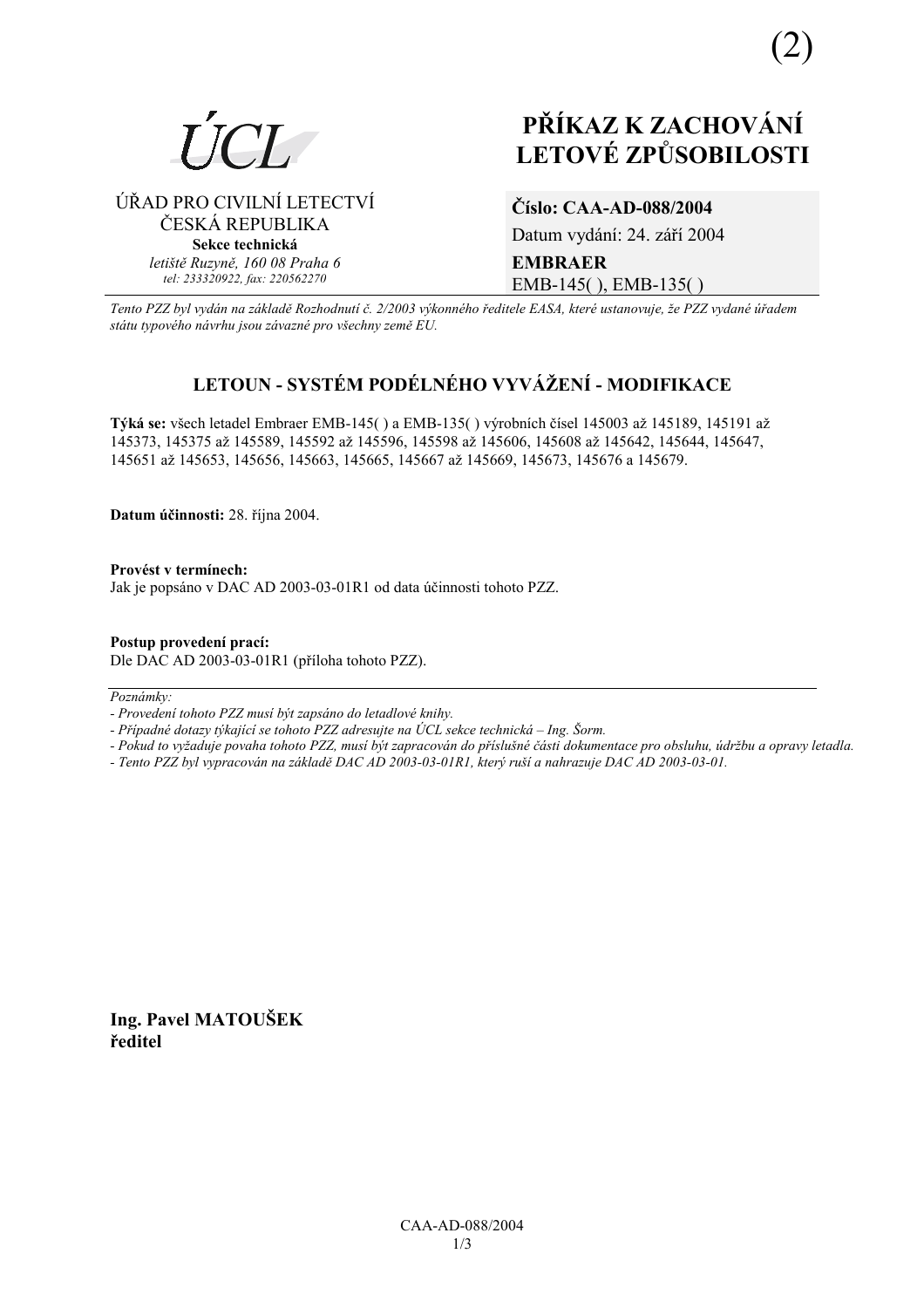## **BRAZILIAN AIRWORTHINESS DIRECTIVE AD No.: 2003-03-01R1**

#### **EFFECTIVE DATE: 14 Oct. 2004**

The following Airworthiness Directive (AD), issued by the Departamento de Aviação Civil (DAC) in accordance with provisions of Chapter IV, Title III of Código Brasileiro de Aeronáutica - Law No. 7,565 dated 19 December 1986 - and Regulamento Brasileiro de Homologação Aeronáutica (RBHA) 39, applies to all aircraft registered in the Registro Aeronáutico Brasileiro. No person may operate an aircraft to which this AD applies, unless it has previously complied with the requirements established herein.

#### **AD No. 2003-03-01R1 - EMBRAER - Amendment 39-1040.**

#### **APPLICABILITY:**

This Airworthiness Directive is applicable to Embraer EMB-145( ) and EMB-135( ) aircraft models, of serial numbers 145003 thru 145189, 145191 thru 145373, 145375 thru 145589, 145592 thru 145596, 145598 thru 145606, 145608 thru 145642, 145644, 145647, 145651 thru 145653, 145656, 145663, 145665, 145667 thru 145669, 145673, 145676 and 145679.

### **CANCELLATION / REVISION:**

This AD cancels and supersedes the AD No. 2003-03-01, original issue – Amdt 39-985, dated 03 Apr. 2003, and is being issued to include new P/N for the horizontal stabilizer control unit (HSCU).

#### **REASON:**

It has been found the occurrence of cases of temporary loss of the pitch trim command during the climb after take-off.

Since this condition may occur in other airplanes of the same type and affects flight safety, a corrective action is required. Thus, sufficient reason exists to request compliance with this AD in the indicated time limit.

#### **REQUIRED ACTION:**

Modification of the pitch trim system.

#### **COMPLIANCE:**

Required as indicated below, unless already accomplished.

Within 18 calendar months or 5000 flight hours after 03 Apr. 2003, the effective date of the original issue of this AD, whichever occurs first, modify the pitch trim system as required below:

**(a)** Replace the horizontal stabilizer control unit (HSCU) P/N 362100-1007, 362100-1007 Mod. 0, 362100-1007 Mod. 1, 362100-1007 Mod. 2, 362100-1009 Mod. 0, 362100-1009 Mod. 1, 362100-5009 Mod. 0 or 362100- 5009 Mod. 1 with a unit bearing P/N 362100-5009 Mod.2, 362100-1011, or 362100-1013, according to Embraer Service Bulletins Nos. 145-27-0084 Rev. 1, 145LEG-27-0002, original issue, 145-27-0106, original issue, or 145LEG-27-0016, original issue, or further revisions approved by the CTA.

**(b)** Replace the horizontal stabilizer actuator (HSA) P/N 362200-1009, 362200-1011 or 362200-1013 with a unit bearing P/N 362200-1015, 362200-5015 or 362200-9015, according to Embraer Service Bulletin No. 145-27- 0091, original issue, or further revisions approved by the CTA.

**(c)** Replace the aural warning unit (AWU) P/N 80-0694-2-2, 80-0694-2-3 or 80-0694-2-4 with a unit bearing P/N 80-0694-2-5, according to Embraer Service Bulletin No. 145-31-0028, original issue, or further revisions approved by the CTA.

**(d)** Modify the EICAS/EFIS system introducing the 18.5 software version, replacing units IC-600 bearing P/N 7107000-82407, 7107000-82407 MODS-B, 7107000-82427, 7107000-83407, 7107000-83407 MODS-B and 7107000-83427 with units bearing P/N 7017000-82428 or 7017000-83428, as applicable according to Embraer Service Bulletins Nos. 145-31-0033 Rev. 1 or 145LEG-31-0001, original issue, or further revisions approved by the CTA, or with units having further software versions, i.e., greater than 18.5, presented on Embraer Service Bulletins approved by the CTA.

**(e)** Replace the control yoke pitch trim switch P/N 145-30477-401 or 309-4343 with units bearing P/N 145- 63000-401, according to Embraer Service Bulletins Nos. 145-27-0096, original issue, or 145LEG-27-0004, original issue, or further revisions approved by the CTA.

**(f)** Replace the pitch trim back-up control switches P/N 993-9015 with units bearing P/N 993-9017, according to Embraer Service Bulletin No. 145-27-0073, original issue, or further revisions approved by the CTA. **(g)** Perform the connections between the HSCU and the data acquisition unit (DAU) and replace the pitch trim system circuit breakers, according to Parts II, III, IV and V of Embraer Service Bulletin No. 145-27-0084 Rev. 1,